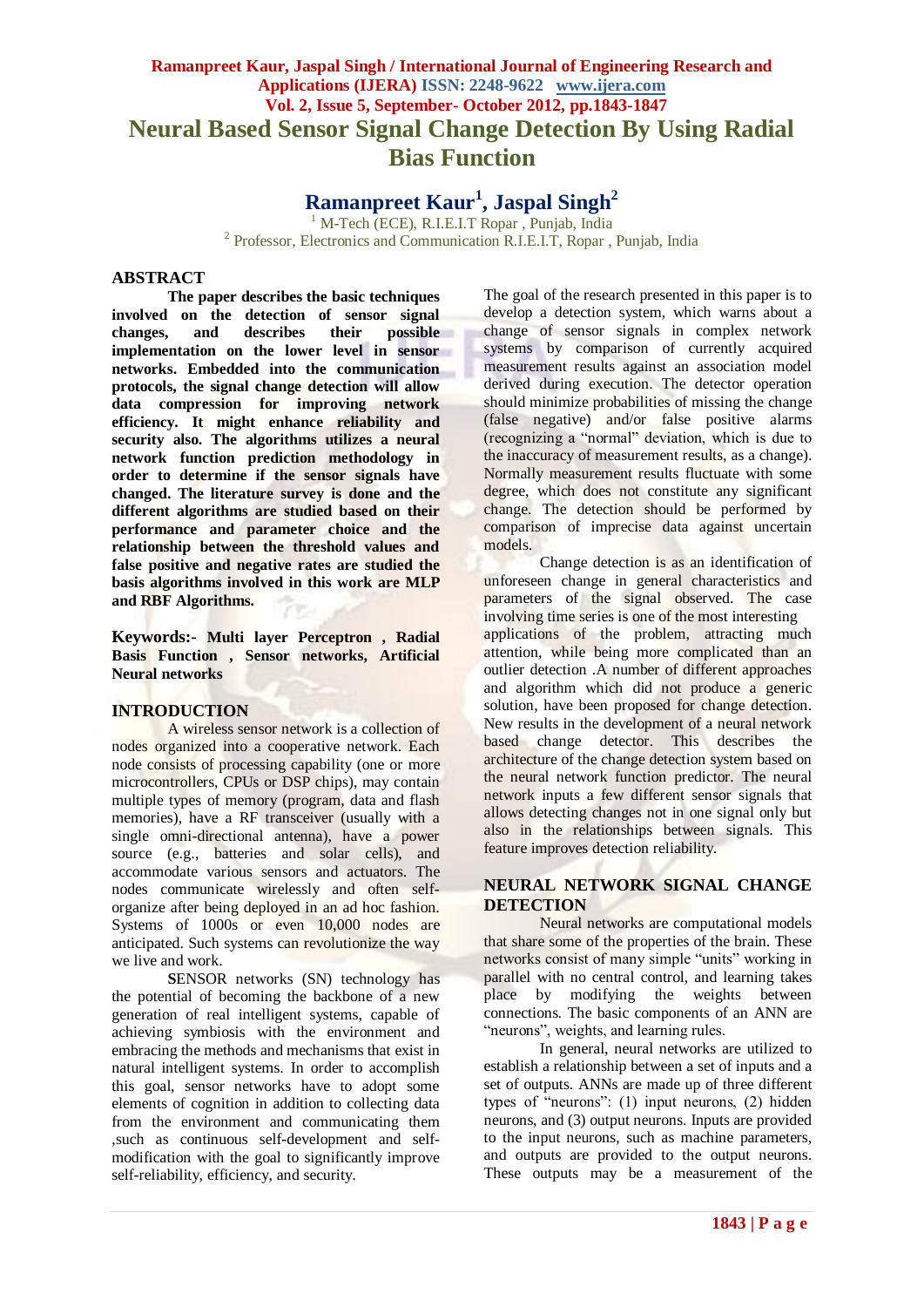performance of the process, such as part measurements. The network is trained by establishing the weighted connections between the input neurons and output neurons via the hidden neurons. Weights are continuously modified until the neural network is able to predict the outputs from the given set of inputs within an acceptable user-defined error level.

Although change detection in signals had been investigated for a considerable time, over the last two decades there have been new important developments. The literature on change novelty detection is rapidly growing due to applications in engineering, financial mathematics and economics. These detection techniques have developed into various models. From a generic point of view, ANN models seem to be appropriate as a base for developing fundamental algorithms utilizing opportunities, which arise from networking of sensor systems.

—Neural networks are distributed nonlinear devices Their ability to deal with nonlinear, non stationary, and non-Gaussian processes makes them attractive for WSN practical applications. Accordingly, ANN have the inherent ability to model underlying nonlinearities contained in the physical mechanism responsible for generating input data.

—Neural networks, operating in a supervised manner, are universal approximators

They can approximate any continuous input-output mapping to any desired degree of approximation, given a sufficient number of hidden units.

—A neural network consists of a massively parallel processor that has the potential to be fault tolerant.

As MLP consists of a large number of neurons arranged in the form of layers with each neuron in a particular layer connected to a large number of source nodes in the previous layer. This form of global interconnectivity has the potential to be fault tolerant, in the sense that the performance degrades gracefully under adverse operating conditions. If a neuron or its synaptic links are damaged, the recall quality of a stored pattern is impaired, but owing to the highly distributed nature of the network, the damage has to be extensive before the performance is seriously affected. This property open an opportunity to design an ANN topology distributed over a SN infrastructure.

—Neural networks have a natural ability to adapt their free parameters according to changes in the environment in which they operate.

In this tuning of free parameters in a neural network is a more straightforward task (and therefore easily accomplished by a non expert user) than would be the case with other nonparametric methods.

Multi-Layer Perceptrons (MLPs) are neural networks that have nodes arranged in multiple layers, with connections from one layer to the next. Data is feed forward through the network to produce output. An error is determined for the output and propagated backwards through the layers. Finally, these errors are used to adjust the connections between nodes. The backpropagation algorithm allows for movement to a minimal error over the course of the training process. Each time the weights are changed, the direction and magnitude of their change is determined so as to make a move towards the minimal error.

The main idea of the methodology is

1. To perform change detection on a set of networked sensor signals based on the differences between current signal values and predicted ones.

2. A neural network is employed to produce these signal predictions from a recent history of sensor measurements.

3. The neural networks can be utilized with no priori information on the data distribution of the domain and without specifying other parameters related to the data.<br>4. This allows the netwo

This allows the network to detect changes and after that "renormalize" itself by learning new signal values to be used for further change detection.

From a generic point of view, ANN models seem to be appropriate as a base for developing fundamental algorithms utilizing opportunities, which arise from networking of sensor systems. The basic techniques involved in signal change detection is explained .

LEON REZNIK et al [1] (2005): develops intelligent protocols, based on the detection of sensor signal changes. The signal change detection will allow data compression for improving network efficiency. The protocol utilizes a neural network function prediction methodology to determine if the sensor signals have changed. The parameter choice and relationship between the threshold values and false positive and negative rates are studied. Change detection is based on the difference between current signal values and the predicted values. Novelty detection is utilized to detect changes and after that to relearn new signal values to be used for further changes detection. The results of the experiments conducted demonstrate that the change detection system is both accurate and reliable. These results confirm the benefits anticipated from the modified neural network and demonstrate its usefulness in sensor prediction and change detection.

Tayeb Al Karim et al (2) (2011) The paper describes the results of an empirical study aiming to demonstrate that a cognition ability may be treated as a generic sensor network feature. The new architecture with neural networks distributed over the sensor network platforms was developed for sensor network engineering applications. The detection system learns to detect the change of not only the signal levels but also sensor signal shapes and parameters that represent a more complicated task. The architecture allows for a significant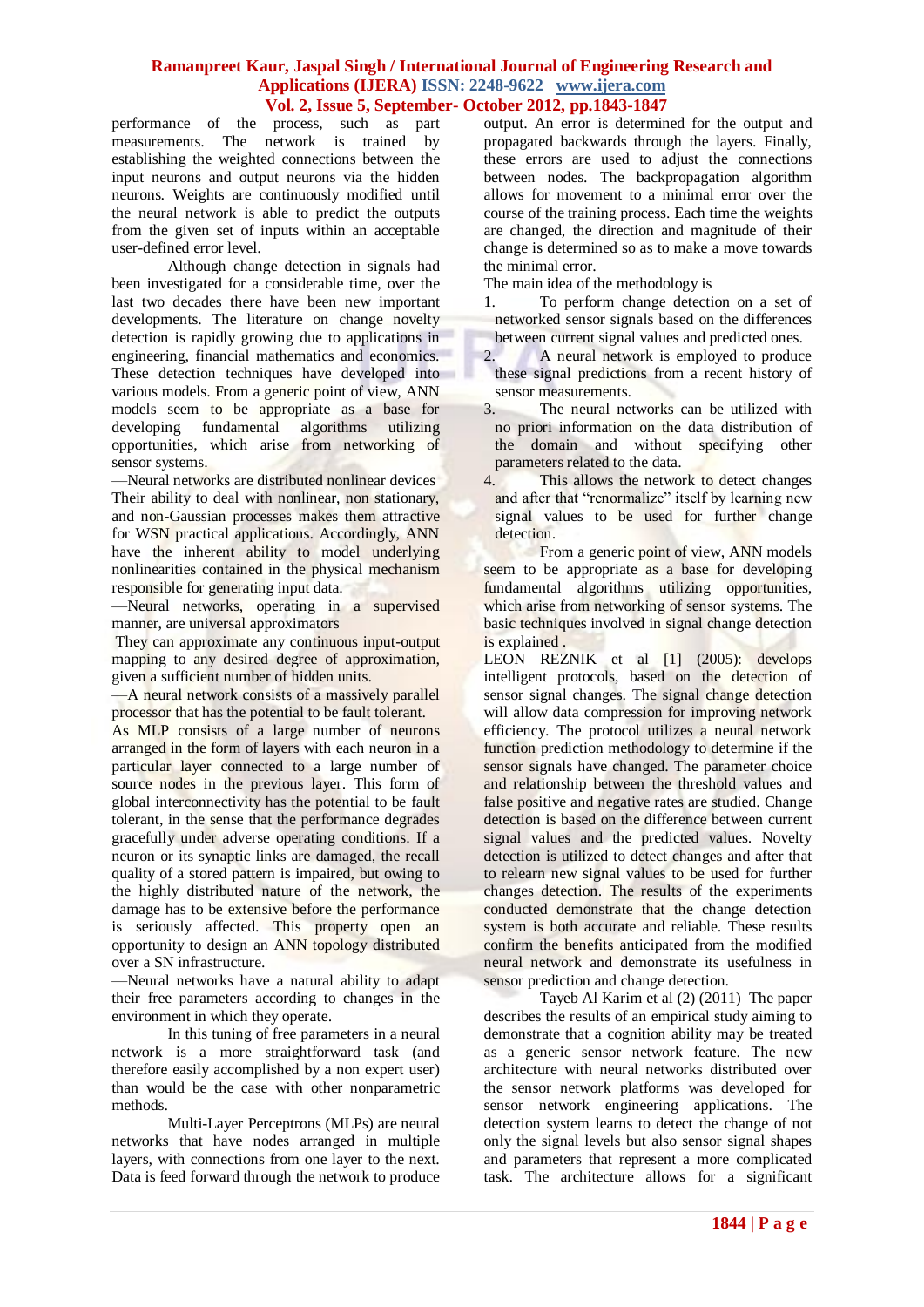reduction in resource consumption without compromising the change detection performance. Implemented as an agent controlling the sensor network self-adjustment to the objects under measurement in the sensor network composed from typical sensor motes, the novel neural network structures may achieve a significant saving in power consumption and an increase in a possible network deployment time from a few days to a few years. The experiments prove that a neural-network-based change detection system is feasible for sensor networks application designs and could be successfully implemented on the technological platforms currently available on the market. The proposed MTBMLP architecture has been tested and compared against a conventional MLP on changes of both frequencies and amplitudes signal parameters and with different types of signals (sine and square waves, constant values).

LEON REZNIK et al [3] (2005) describes the design and implementation of a novel intelligent sensor network protocol that enhances reliability and security by detecting a change in sensor signals. Neural network function prediction methodology is used to predict sensor outputs to determine if the sensor outputs have changed. The experiments performed to the different training times and threshold values and these experiments demonstrates that the system performs better when presented with correlated data rather than randomly generated data the difference between the false alarm rates and detection for the correlated and uncorrelated sensor and changes have been seen and these results confirm the benefits anticipated from the modified neural network and shows its usefulness in sensor prediction and novelty detection. Detection rates and false alarm rates become better when data and changes presented to the system are correlated in positive. The limitation is the system's inability to learn properly long clock signals. The second problem is the predetermined error threshold. The threshold can be set very high or very low causing a notable increase in the false alarm rate and too high causing a drop in the detection rate.

GREGORY VON PLESS [4] et al introduces Modified time based multilayer perceptron (MTBMLP), complex structure composed by a few time-based multilayer perceptrons. This modification reduces connections, isolates information for each function and produces knowledge about the system of functions as a whole. It is powerful function predictor that converges quickly and accurately predict cyclic sinusoid functions. This neural network is applied for novelty and change detection in signals delivered by sensor networks and for edge detection in image processing.

JODY PODPORA et al [5] (2008) develop an intelligent and power conservation scheme for sensor networks. The power savings are evaluated from the perspective of the WSN nodes. Power mode switching is determined via change detection in measured signals. The change detection is based on the observation of number of signals which are measured in the environment and the measurement results delivered to the base station for processing. To perform this change detection ANN based intelligent agent has been developed and implemented and a novel neural network topology has was designed for wireless sensor networks. The architecture is built upon a multilayer perceptron neural network to reduce the number of connections between the layers. The experiment conducted confirms that this network decreases the resources such as time and power consumption required for its implementation without causing any increase in false alarm rates.

LEON REZNIK et al 2008 puts the concept of cognitive sensor networks. This research paper describes the results of an experimental study and development of novel neural network intelligent technique for signal change detection in sensor networks. The detection system learns to detect the change of not only the signal levels but also sensor signal shapes and parameters. The ANN is capable to handle detection with both problems as well as to adapt to the new pattern. The ANN architecture maps with the ANN structure and reduces connectivity. Signal propagation through the ANN faster in both forward and backward directions that allows increasing speed of the application. At the same time novel structure reduces the consumption of major resources network bandwidth processor power and memory usage.

TAYEB AL KARIM et al (2005) In this research paper detection system is developed and change of sensor signals in complex network systems is studied by comparing currently acquired measurement results against an association model derived during execution. The detector operation should minimize the probabilities of false negative or false positive alarms. Measurement results are not always accurate, they always fluctuate with some degree. This paper describes the architecture of the change detection system based on the neural network function predictor. Two function prediction designs are compared based on the standard multilayer perceptron (MLP) and Radial basis function network (RBF).

It studies the dependence of the detection and false alarm rates on the threshold values for different signals and changes. With respect to the training time, the detection rates and false positive rates remained unchanged with training times at any given threshold. With respect to the threshold detection rates went down with higher thresholds. MTBMLP performs much quicker than the MLP. Different experiments were conducted in this paper which includes turning lights on/off, flickering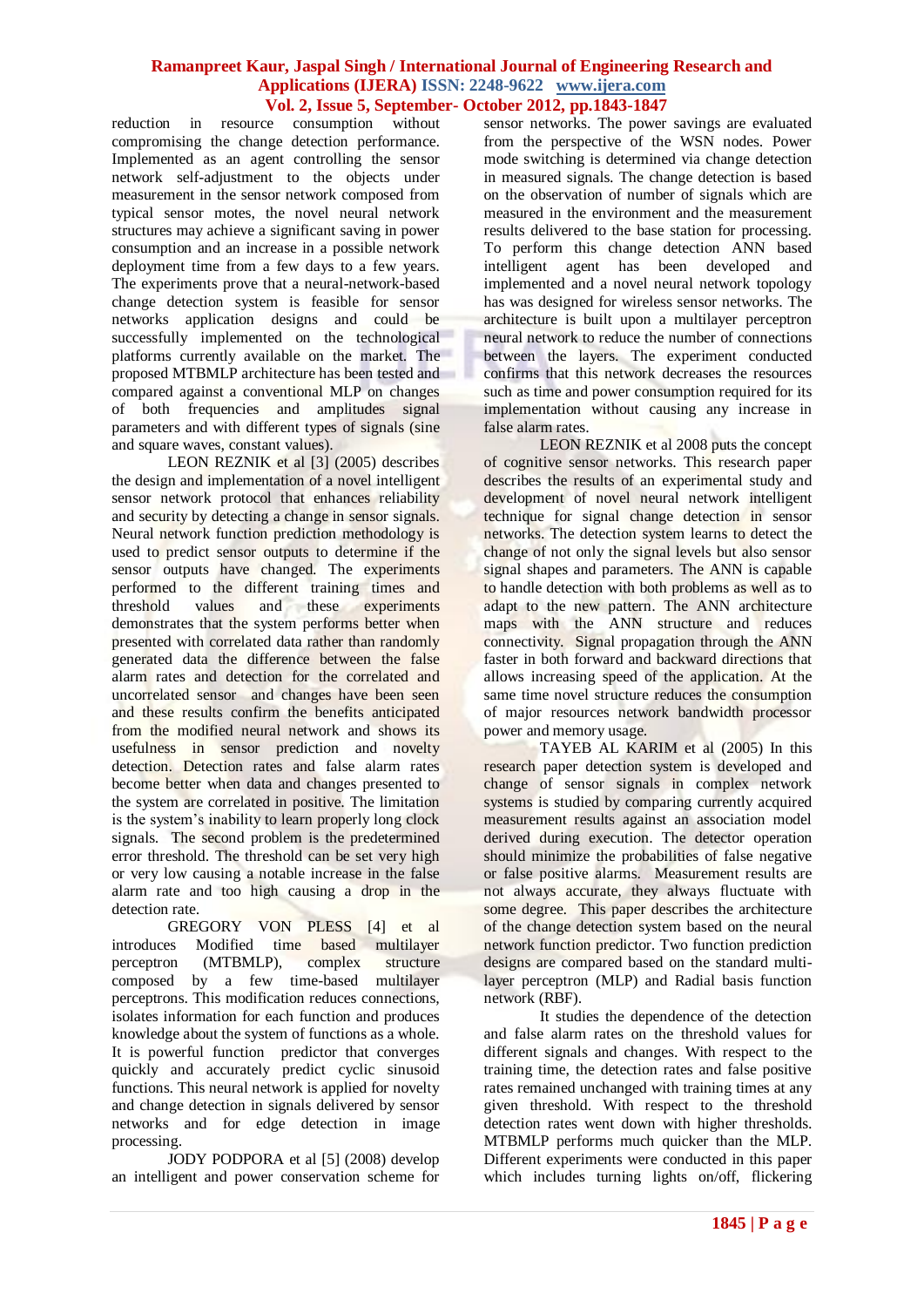lights, gradual change of temperature with opening a door.

#### **1. PROBLEM FORMULATION**

The analytical formulation of the research is based on function prediction using neural network .There is rapid enhancement in this field of application and their comparative factor have to be explored to generate recurrent priority. We have different algorithms in neural networks for sensor signal change detection. Multilayer perceptron (MLP) and Radial basis network (RBF) are used to determine change in sensor outputs. RBF performs well than MLP for all parameters. Now days a number of structures have been proposed for signal change detection. Structure based on RBF function is expected to perform better in predicting accuracy with low false alarm rates. Thus in this paper we purpose a structure based on RBF algorithm which will improve the parameters (threshold and training lengths) in signal change detection of the sensor networks then the existing.To improve the performance of RBF by varying intrinsic parameters (threshold & training length) is the major objective which we realise from the research gaps of the basic literature survey.

## **2. RESULTS AND DISCUSSIONS**

The RBF are able to predict the sensor functions with greater accuracy. With the threshold set to 0.1 these changes were detected with a rate of 98%.This allows the use of a lower threshold value in the novelty detector. The improved RBF has its optimal performance at a lower threshold. At lower threshold it is able to detect 100% of sensor signal changes. The MLP operates optimally at the 0.5 threshold value, however the results are significantly worse than that of the RBF. With 100% detections, the MLP has an average false alarm rate of 7.19%. The Figure shows the relationship between threshold and detection rates for MLP, RBF and **IMPROVED RBF.** 



Fig 1: Basic Performance of temperature with sensors deployed



Fig 2: Relationship between threshold and detection rates for MLP, RBF and improved RBF

# **3. CONCLUSION**

It is necessary to develop new ANN topologies to produce the most efficient ANN based applications on network platforms. Ideally the topologies should be scalable over large networks and have made apparent an advantage in performance and efficiency when using Radial Basis activation for sensor network change detection purposes. The greatest advantages are the greater signal prediction accuracy. The learning rate advantage could be used most effectively for change detection in sensor signals with changes that are densely distributed over time. False alarms were virtually nonexistent in the RBF network. A Radial Basis activation function is clearly the better choice for sensor signal change detection systems.

#### **REFERENCES**

- 1. Leon Reznik , Gregory Von Pless , Tayeb Al Karim, "Embedding intelligent sensor signal change detection into sensor network protocols, ‖ IEEE computer, Aug 2005
- 2. Tayeb Al Karim ," Distributed Neural networks for signal change detection on the way to cognition in sensor networks", IEEE sensor journals vol. 11 . no. 3 March 2011.
- 3. Leon Reznik , Gregory Von Pless,"intelligent protocols based on sensor signal change detection", IEEE proceedings system communications 2005.
- 4. GREGORY VON PLESS ,"Modified time based multilayer perceptron (MTBMLP), complex structure composed by a few timebased multilayer perceptrons for image processing applications", Proceedings of International Joint Conference on neural networks Montreal, Canada July 2006.
- 5. J. Podpora, L. Reznik, and G. Von Pless, "Intelligent real-time adaptation for power efficiency in sensor networks," IEEE